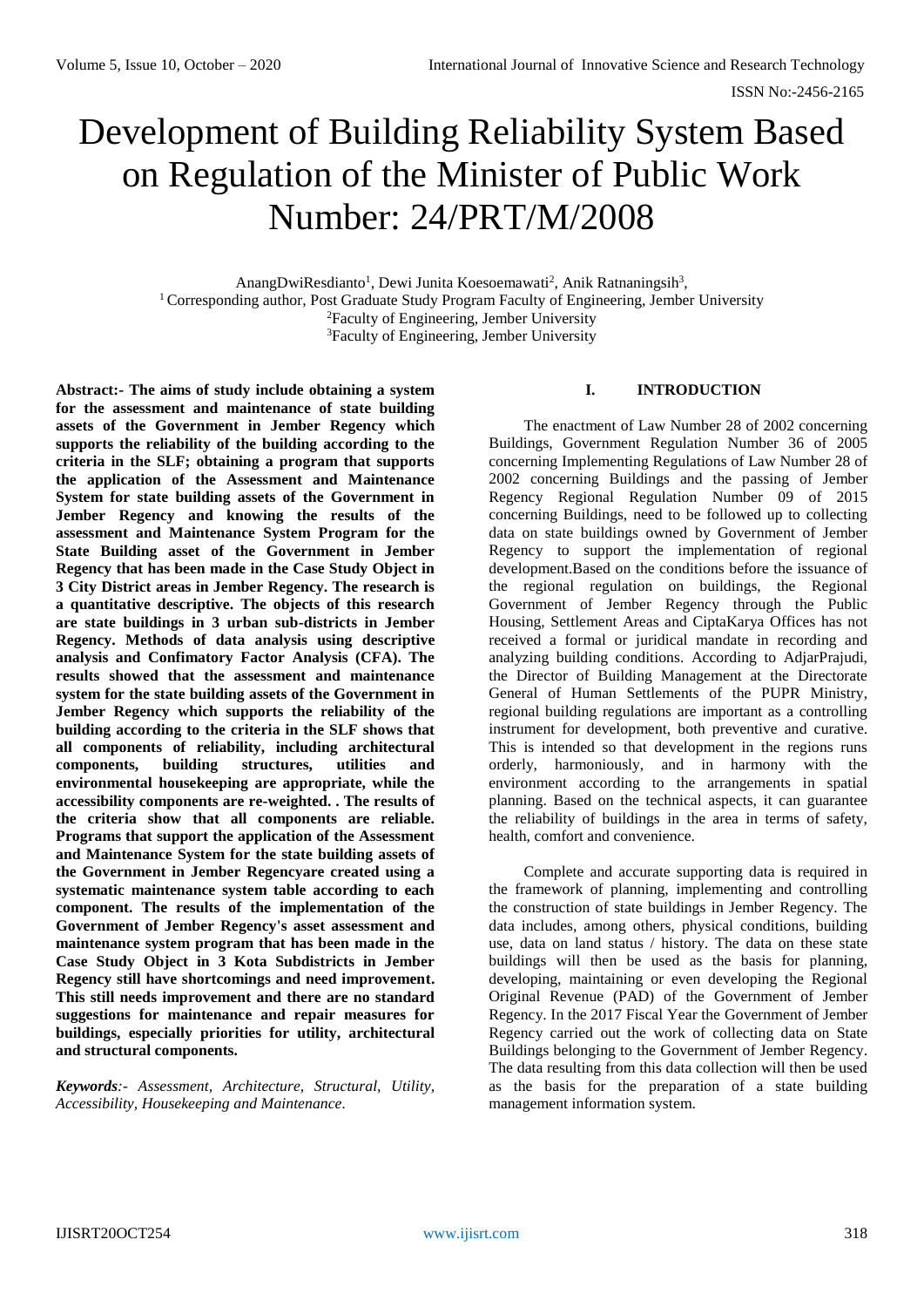ISSN No:-2456-2165

On the other hand, guidelines on the Building Function Acceptable Certificate have been issued since 9 August 2007 through the Minister of Public Works Regulation Number 25 / PRT / M / 2007 which aims to realize building reliability in administrative and technical terms. These guidelines include; the suitability of the building with its function and the suitability of the building with the structure and environment. In accordance with the mandate of Government Regulation Number 36 of 2005, the Government requires the enactment of a Building Function Acceptable Certificate (SLF) in 2010 for every public building in metro and large cities. Building SLF must also be implemented by 2020 in all medium and small cities. Currently, some of the main buildings belonging to the government are still not in accordance with the correct building construction rules as mandated in Law Number 20 of 2002. To meet the criteria in the SLF, the building managers should be required to start preparing themselves. The implementation of data collection on state buildings owned by Government of Jember Regency is intended to ascertain the current condition of state-owned buildings, in this case government assets in terms of the number of state buildings of the Government of Jember Regency. The criteria used are physical condition, area, ownership status of the building and land, person in charge, ongoing maintenance, adequacy of technical requirements, licensing status and so on.

The objectives of the activities to collect data on buildings belonging to the State owned by Government of Jember Regency are: (a). Registering all buildings for the purposes of a building information system which aims to find out general data, technical data and data on the status / history of land and / or buildings, (b). Knowing the wealth of government assets, the need for planning and development and maintenance as well as local government data collection and (c). Facilitate the steps of the Government of Jember Regency in determining policies on the status of the state building.

The aims of study were 1) Obtaining a System for Assessment and Maintenance of State building assets of the Government of Jember Regency that supports the reliability of buildings according to the criteria in SLF, 2) Obtaining programs that support the application of the Assessment and Maintenance System for state buildings as assets of the Government of Jember Regency, 3) Knowing Results of the Assessment and Maintenance System Program for the State Building of Government of Jember Regency assets that have been made in the Case Study Objects in 3 City District areas in Jember Regency.

# **II. LITERATURE REVIEW**

## *Building maintenance*

Building maintenance is something that needs to be considered by building owners or managers to ensure the comfort and safety of building users. Building maintenance is an important factor in maintaining the sustainability of the building in the future. In creating a building maintenance management system it is important to identify the damage that occurred in the building first. In a study of boarding buildings, technical campuses and medical campuses at a university in Malaysia, it was found that the maintenance of the existing buildings was not optimal and was not well planned. (Gunawan, 2005).

Concrete structure assessment needs to be done to maintain the reliability of the building. Assessment methods must be planned effectively so that corrective action can be taken appropriately. The condition of each component of the structure can be used as a numerical assessment (in numbers). The numerical assessment is made based on the condition of the structure and the effects it causes. The role of each component and its damage to the structure is also the weight of the numerical evaluation. One of the systems used to evaluate the condition of concrete structures that are vulnerable to tropical climates is the Condition Index (CI) method. This method was first developed by the U.S Army corps of Engineers. Assessment is based on measured physical damage. CI is represented by a quantitative rating between 0 and 100. The index serves as a guide for immediate corrective action and further evaluation. Calculating the CI value is a method that is quite close to the value of expert opinion. The condition assessment system using the CI method will provide efficient handling. This method has been used to monitor the state of coastal structures in Malaysia. (Hartoto, 2009).

Certificate of Acceptability or SLF is a building reliability standard issued by Government. Starting from 2010, SLF will become a mandatory document for every building, whether new or long established. The provisions on SLF which are regulated in Law Number 28 of 2002, were issued by Government to ensure the safety of building users. Guidelines on the Building Function Acceptable Certificate itself, have been issued since 9 August 2007, through the Minister of Public Works Regulation Number 25 / PRT / M / 2007. The certificate will be given by a team of experts who will soon be formed by the National Construction Services Development Agency. This Functional Certificate must be owned by the manager of the new building. The old building is also required to have a certificate when renewing the five-year license to the Regional Government. This certificate is the culmination of all existing licenses in the central and regional governments. Until now, only 19 district governments / cities that have responded to the plan to enforce the certificate, while 16 other district / city governments are currently discussing with the legislature. District / city governments that are more ready to impose a Certificate of Worthy Function are especially urban areas that have many multistory buildings (Riana, 2012). For Jember Regency, the Jember Regency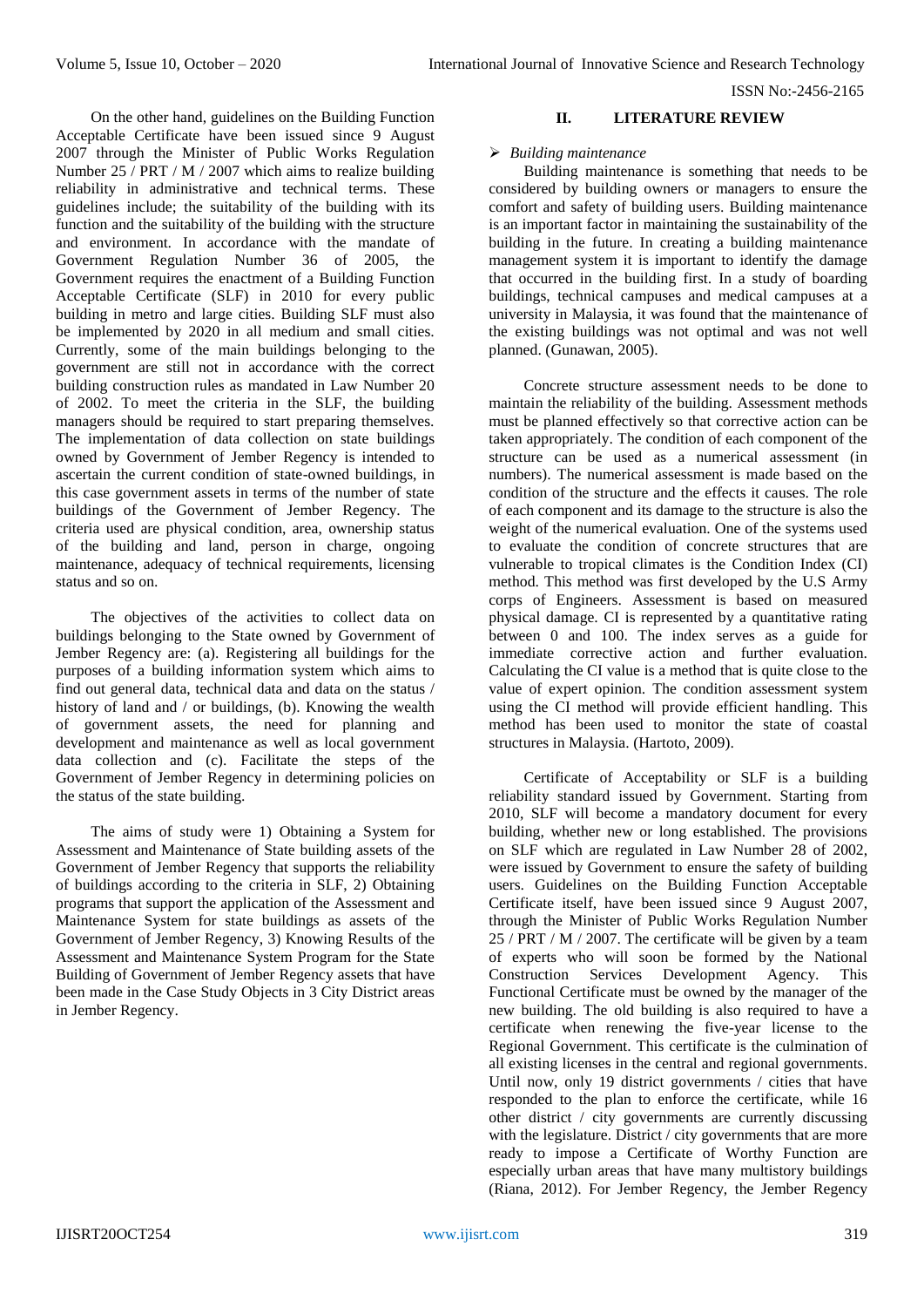#### ISSN No:-2456-2165

Regional Regulation Number 09 of 2015 concerning Buildings is passed and needs to be followed up by Government of Jember Regency to collect data on state buildings owned by Government of Jember Regency to support the implementation of regional development.

## *Building maintenance systems*

The building maintenance system is in accordance with the 2009 SLF training organized by the Indonesian Building Maintenance Expert Association, including; (Supriyatna, 2008)

## 1. Architectural Components

Architectural components consist of building exterior components and building interior components. The exterior components include; outer walls, outer doors and windows, roof coverings, listplanks and gutters. damage that is often found in buildings including; leaking roofs, cracked walls, mossy / moldy walls, broken / weathered door windows, weathered electricity planks, clogged / leaking gutters, faded paint. Interior components include; walls & partitions, floor coverings, ceilings, wall coverings, sanitary ware, decorative elements. damage that is often found in buildings including; cracked walls, faded paint, damaged floors, broken ceilings, chalky / rusted sanitary equipment, equipment not functioning.

# 2. Structural Components

Structural components include; column and shear wall, beam and floor plate, roof truss / roof plate. bad things that affect structural components include; wrong implementation, implementation not in accordance with technical specifications, implementation not in accordance with standard procedures, impact of natural disasters or fire. The damages that are often encountered in the field include; decrease in foundation, sloping foundation, damage to foundation due to tree roots, damage to foundation due to differential settlement, damage to concrete due to sliding molds, damage to concrete due to corrosion, damage to wood due to shrinkage and living things (termites and fungi).

## 3. Mechanical, Electrical and Utility Components

The maintenance function is to maintain the performance of systems, machines and equipment in accordance with existing specifications, extend useful life, ensure user safety, save costs. maintenance activities include; inspection, repair and overhaul, these three things are maintenance history.

The maintenance type consists of; breakdown maintenance, preventive maintenance, corrective maintenance, predictive maintenance. In breakdown maintenance repairs are not carried out until a machine / equipment fails to function. Preventive maintenance is a maintenance program carried out to reduce or prevent damage. In corrective maintenance, care is done to correct existing problems. Predictive maintenance is the prevention of failure of equipment, systems, through monitoring the condition of the equipment using vibration, infrared, ultra sound, lubricating oil data, so that equipment maintenance needs can be determined. Components in mechanical, electrical and building utility maintenance include maintenance of clean water supply systems, maintenance of sewage systems, maintenance of electrical installations, maintenance of elevators, fire fighting systems and air conditioning maintenance (Susilo, 2009)

# 4. Outer Space Components

Outer spatial components include; Neighborhood paths / roads, parking areas, landscaping, gates & fences, gutters / drainage, outdoor lighting. damage that is often found on environmental footpaths and parking lots including; cracked or uneven surfaces, crumbled surfaces, sticking out surfaces, eroded outer layers, damaged / missing signs. Elements in landscaping include softscape, hardscape, landscape, and furniture. The things that are often encountered are; grass is not maintained, trees are withered and infertile, parks are full of dirt or rubbish, plaza surfaces have collapsed, plaza surfaces are sticking out, the outer layer is eroded, trash cans and seats are damaged, directions are damaged.

# 5. Accessibility Components

Includes access roads, exits, hirizontal relations between spaces, vertical relationships in buildings and vertical transportation facilities, as well as providing evacuation access for building users, including the ease of finding, finding, and using rescue tools in an emergency for residents and especially for persons disabled, elderly, and pregnant women, especially for public service buildings.

## 6. Housekeeping Management System

Housekeeping management, also known as house keeping, is a home or building maintenance management that aims to maintain cleanliness, beauty, health, order and security. scope of work in housekeeping management includes; maintenance of building exteriors, building interiors, furniture and sanitation, and controlling pests. The scope of cleaning work services in the housekeeping management system is in accordance with the 2009 SLF training, which was delivered by the Chairperson of the Expertise Certification Agency for the Indonesian Building Maintenance Expert Association, including; Routine work, Special cleaning work, General cleaning, Daily cleaning, Immediate cleaning, Periodic cleaning. A checklist for building maintenance, including; indoor air quality,

## **III. METHOD**

The objects of this research are state buildings in 3 urban sub-districts in Jember Regency. These buildings are a manifestation of public services in Jember Regency. This research is a research with quantitative descriptive method by processing descriptive data and quantitative data (Best*,*  1982). Data analysis was carried out in stages 1) Analyzing the sub-components in the Building Reliability System Development Based on the Regulation of the minister of public work number:24/PRT/M/2008; 2) Creating a building maintenance and repair system in 3 sub-districts of Jember Regency; 3) Creating a program that helps assessments and provides a system for building maintenance and repair of buildings in 3 sub-districts of Jember Regency in accordance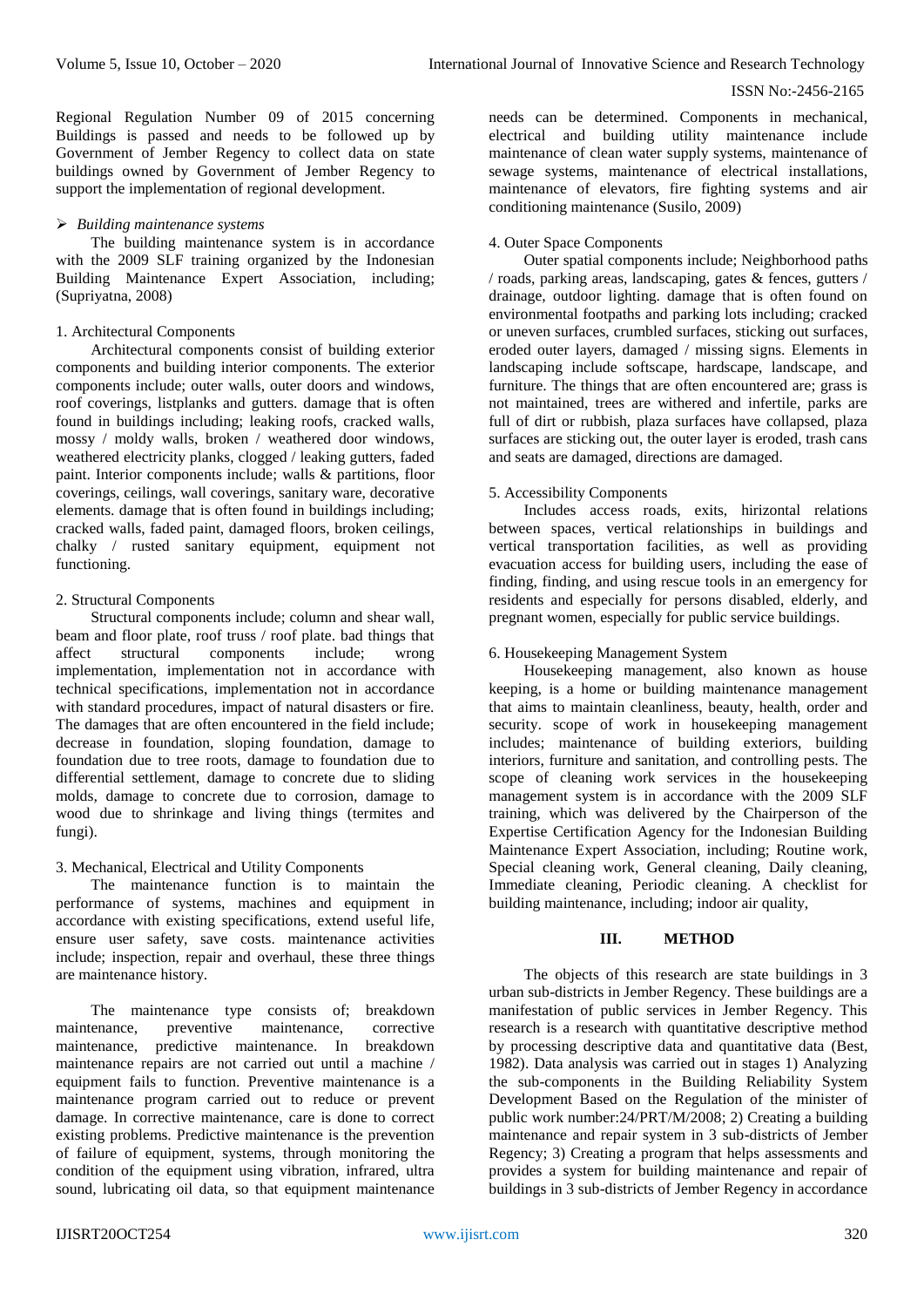with building conditions and 4) Making priority programs for handling the maintenance and / or maintenance of state buildings in 3 urban sub-districts in Jember Regency using the Confirmatory Factor Analysis (CFA) with alternative end results, namely (1). Maintenance, (2).Care and (3). Reconstruction and 5) Making conclusions and suggestions

## **IV. RESULT AND DISCUSSION**

 *Systems and Methods for Assessment and Maintenance of State Buildings, Jember Regency Government Assets that Support Building Reliability in Accordance with Building Assessment Criteria*

The building reliability assessment component in 3 urban sub-districts in Jember Regency is made by referring to the Building Function Acceptable Certificate (SLF) issued by the Ministry of Public Works (Kementrian PU). Buildings in 3 urban sub-districts in Jember Regency have certain characteristics with special components, so it is necessary to create a special program to assess the reliability of these buildings. The building reliability assessment program in 3 urban sub-districts in Jember Regency is made on the basis of the components of the SLF Form, then each existing component is reviewed and then adjusted to the existing buildings in 3 urban sub-districts in Jember Regency.

The building reliability assessment form in SLF Building has 5 components that are assessed including Architectural, Structural, Utilities, Accessibility and Spatial and Building Layout. The five components each have a certain weight as a measure of the reliability of the building. As a building with a special function, buildings in 3 urban sub-districts in Jember Regency have certain components that have been determined in the Job Description List that has been determined by the Ministry of Public Works.

The analysis was carried out on each sub-component of the assessor, namely the Analysis on the Architectural, Structural, Utility, Accessibility and Spatial Planning and Building Components. The analysis was carried out by comparing the components contained in the SLF Building Form with the components contained in buildings in 3 urban sub-districts in Jember Regency. This comparison will show the components of the assessment and weighting that are in accordance with the conditions of the building in 3 urban sub-districts in Jember Regency.If the components in the SLF Form match the building conditions in 3 urban subdistricts in Jember Regency, there is no need to re-weigh them. Weights used in building appraisals In 3 urban subdistricts in Jember Regency can directly use the weights that are in the SLF Building Form. However, if the components in the SLF Form do not match the building conditions in 3 urban sub-districts in Jember Regency, it is weighted again. Re-weighting is done by distributing the weight of the sub components proportionally.Based on the analysis that has been carried out, for the Sub-Component Sub-component, all components are in accordance with the SLF Form, so there is no need for re-weighting.

Based on the results of data analysis, it is known that the differences in the sub-components including the subcomponents that are in the accessibility component between the SLF Building and the SLF in 3 urban districts in Jember Regency have changed. The difference in the subcomponents of the building is due to differences in the technical specifications of the plans in 3 urban sub-districts in Jember Regency with the SLF Gedung.

| Component                                     | Weighting |                  |             |
|-----------------------------------------------|-----------|------------------|-------------|
|                                               | Patrang   | <b>Kaliwates</b> | Sumber sari |
| Architecture                                  | 10        | 10               | 10          |
| Structure                                     | 30        | 30               | 30          |
| Utilities                                     | 50        | 50               | 50          |
| Accessibility                                 |           |                  |             |
| <b>Building and Environmental</b><br>Planning |           |                  |             |
| <b>Total Constraints</b>                      | 100       | 100              | 100         |

Table 1:- Result of Building Reliability Assessment in Jember City

## *Analysis of building maintenance systems in 3 urban districts in Jember Regency*

Analysis of the building maintenance system in 3 urban sub-districts in Jember Regency is compiled based on the results of components that have been previously analyzed. The analysis carried out includes analysis of architectural, structural, utility, accessibility and spatial and building components based on the Regulation of the minister of public work number:24/PRT/M/2008

Priority program for handling the maintenance and / or maintenance of state buildings in 3 urban sub-districts in Jember Regency using the Confirmatory Factor Analysis (CFA) method with an alternative final result, namely (1). Maintenance, (2).Care and (3).Reconstruction.

Analysis of the building maintenance system in 3 urban sub-districts in Jember Regency is compiled based on the results of components that have been previously analyzed. The analysis carried out includes analysis of architectural, structural, utility, accessibility and spatial and building components based on the Regulation of the minister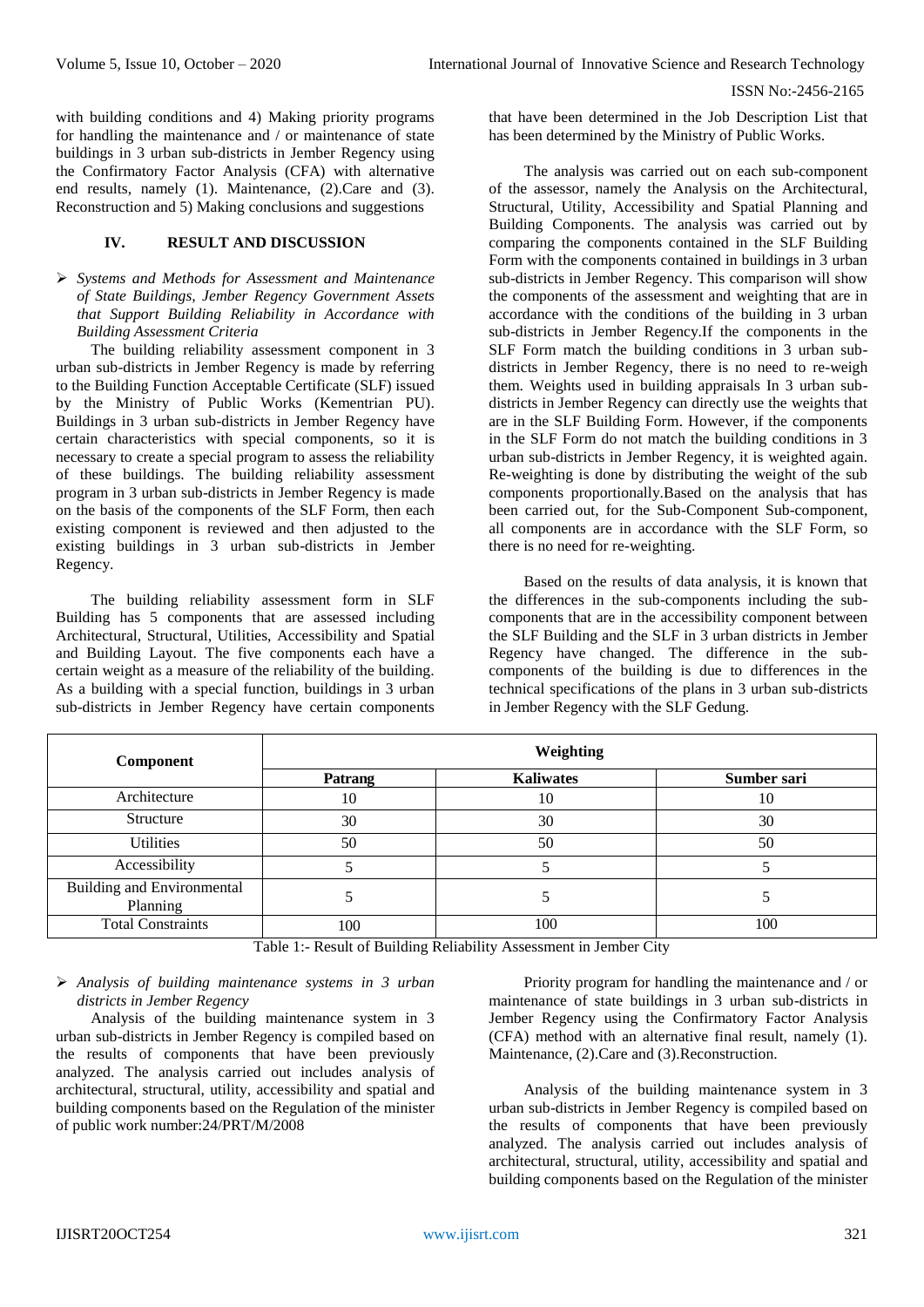#### ISSN No:-2456-2165

of public work number:24/PRT/M/2008. After the building maintenance and repair system table is carried out, with reference to a literature study regarding the Development of a Building Reliability System Based on the Regulation of the minister of public work number:24/PRT/M/2008, maintenance and building maintenance measures are taken.

Based on the CFA analysis, it shows that there are only 3 factors that have an Eigenvalue> 1.The first factor has an Eigenvalue value of 5.891, the second factor has an Eigenvalue value of 4.032, the third factor has an Eigenvalue value of 2.946, the fourth factor has a value of 2.252, the fifth factor has a value of 1.831 , the sixth is 1.583, the seventh has a value of 1.284, the eighth has a value of 1.100 and the ninth has a value of 1.023. So from the existing 33 variables, only 9 factors were formed that represented them.

At the factor rotation stage, there is a cut off point rule so that a variable can be included in a factor. The limiting figure is 0.50. According to Ghozali (2002: 258) if a certain variable has the highest factor loading value for a particular factor among other factors, but the value of the factor loading is less than 0.50 then the variable cannot be included in any factor or in other words the variable must be excluded. of the model. Based on the Rotated Component Matrix, the variables are grouped into factors. There are 9 (eight) variables that meet the minimum standard of limiting numbers so that the variables fall into 9 (eight) components and must form a model. This is done based on the factor loading value.

After the process of grouping the variables based on factor rotation, the next step is to interpret the factors. In factor analysis, variables that have experienced extraction are grouped and named according to the variables covered by the factor. Sometimes the naming of factors is not correct because of the difficulty in generalizing the existing variables, however, a factor must be given a name that reflects the content of the factor as much as possible. The nine factors are:

The formed factor is a priority for building maintenance based on its components as follows.

- Priority  $1 =$  Clean Water Source, Number of Bathrooms, Number of Bathrooms,
- Number of Toilets, Septic Tank Capacity (Utility 1)

Priority 2 = Building Name, Building Function, Building Floor Area (Architecture 1)

Priority 3 = Ceramic Type, Column type (Structure 1)

Priority 4 = Number of Lights Used, Number of Lights Damaged (Accessibility)

- Priority  $5 =$  Ceramic Size, Wall Material (Structure 2)
- Priority  $6 =$  source of electricity, Lightning Protection

Priority  $7 =$  Number of Building Floors, Height of Buildings (Architecture 2)

- Priority 8 = Type of Foundation Structure, Roof Condition (Architecture 3)
- Priority 9 = Land Ownership Status (Administrative)

Based on the results of the factor analysis, the maintenance and maintenance systems are prioritized on 9 components each for which an appropriate maintenance program will be recommended. Regulation of the minister of public work number:24/PRT/M/2008 Dated December 30, 2008 described the maintenance method based on each component in the maintenance system described earlier.

## **V. CONCLUTION AND RECOMENDATION**

Based on the results of data analysis, several conclusions can be explained as follows. 1) The Jember Regency Government's asset rating and maintenance system that supports building reliability according to the criteria in the SLF shows that all reliability components, including architectural components, building structures, utilities and environmental housekeeping are appropriate, while the accessibility components are recalculated. The results of the criteria show that all components are reliable; 2) Programs that support the application of the Assessment and Maintenance System for the State building assets of the Jember Regency Government are created using a systematic maintenance system table according to each component. The Assessment and Maintenance System for state buildings as assets of the Jember Regency Government shows that the reliability value of the building is reliable even though there must be good maintenance. This is due to the fact that in order to meet reliability, a Code of Action for Maintenance and Repair of Buildings has been made in the program so that the appropriate maintenance method will be determined in the maintenance system of 3 buildings in Jember City; 3) The results of the implementation of the Jember Regency Government asset assessment and maintenance system program that has been made in the Case Study Objects in 3 Kota Subdistricts in Jember Regency still have shortcomings and need improvement. This still needs improvement and there are no standard suggestions for maintenance and repair measures for buildings, especially priorities for utility, architectural and structural components based on the results of CFA analysis.

Suggestions that can be put forward include 1) It is necessary to conduct a more in-depth evaluation and study of the assessment criteria in the SLF Building, especially in architectural and structural components; 2) It is necessary to clarify in the regulations regarding the components of building maintenance, the regulations should be more standardized in maintenance; 3) It is necessary to check and update periodically on the System; 4) Maintenance and Repair of buildings in 3 sub-districts of the city in Jember Regency with science and technology and 5) Priority for maintenance on components that really need maintenance so that damage does not occur.